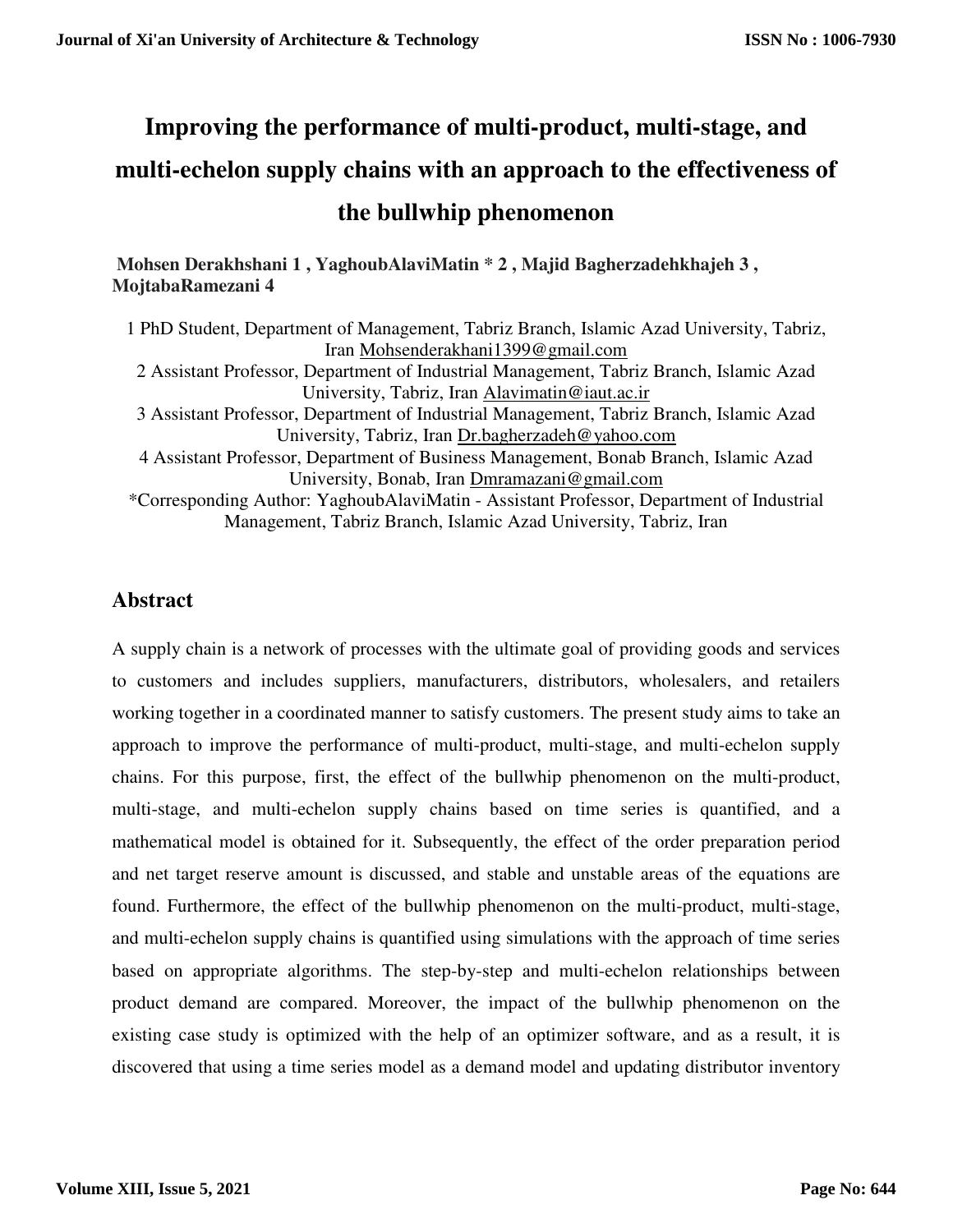inspections, as well as product shipments on a daily basis to supplement their inventory,leads to asuitable decrease in thebullwhip effect.

*Keywords: supply chain, bullwhip effect, time series, simulation* 

# **Introduction**

The bullwhip effect is one of the main reasons responsible for supply chain inefficiency. The main definition of the bullwhip effect becomes meaningful by expanding the concept of "uncertainty". The uncertainty of an activity is defined as follows: "Uncertainty is the difference between the amount of data needed to perform an activity and the amount of information that is currently being processed by the organization." This definition stems from the assumption that uncertainty is the result of a lack of information. From a logistical point of view, uncertainty is divided into four categories: demand uncertainty, supply uncertainty, process uncertainty, and control planning uncertainty. Due to the dependence between each stage on the next demander and its predecessor in the supply chain, through a particular mechanism, raw material suppliers for producers face more severe uncertainties compared to end consumers and downstream members. This particular mechanism in the supply chain is known as the bullwhip effect. Since Forrester found out roughly 45 years ago that changes from customer to the supplier are increasing, researchers have been looking for reasons why. Research indicates that the farther the company is from the end customer in terms of lead time, the demand changes will be proportionately greater. This effect leads to an inefficiency in the supply chain, as it increases the cost of supplying materials and reduces competitiveness. The bullwhip effect has a negative influence on the supply chain in three ways, which are described as follows:

Capacities: A change in demand causes a change in the use of capacities. In this case, the company is faced with a dilemma: if it adjusts its capacity based on the average demand, it will run into problems where demand peaks. However, if it adjusts its capacities based on the demand history, it will result inexcessive and unused capacities.

Changes in inventory levels: Changes in demand lead to changes in inventory levels in each part of the supply chain. If a company stockpilesfewer goods than the next segment needs, the inventory level is decreased. On the other hand, if the company stockpiles more goods than the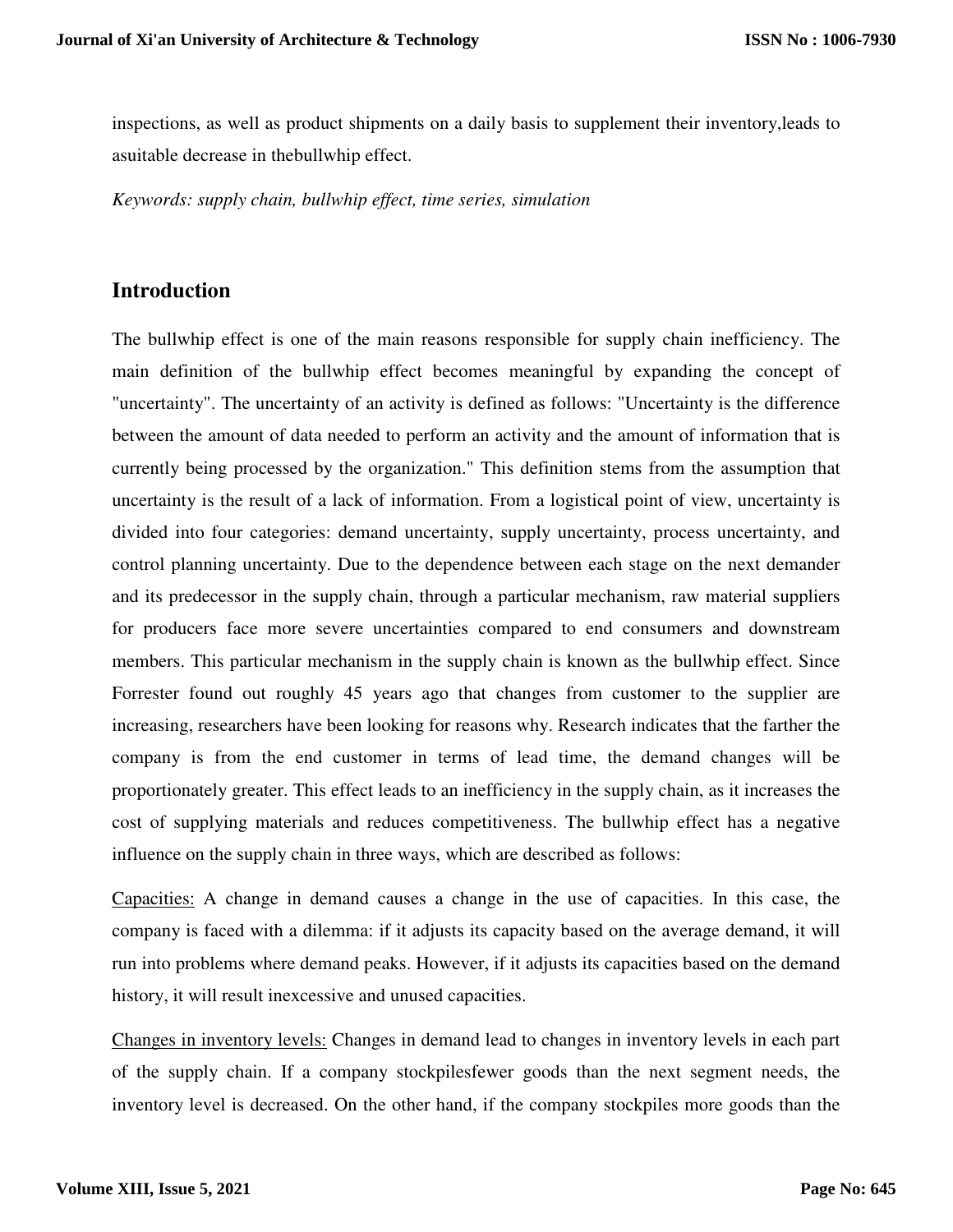next section needs, the inventory level will be increased. High inventory levels create capital expenditures, while low inventory levels jeopardize the reliability of delivery.

High level of prudential reserve: Prudential reserve is necessary to ensure that services are provided at a sufficient level against changes in demand. The stronger the bullwhip effect in the supply chain, the more precautionary storage required.

Any factor that shifts the links in a supply chain toward local optimization, or leads to delays or distortions of information exacerbates the changes between supply chain steps, therefore being an obstacle to coordination and acontributing factor in the bullwhip effect. If the managers of a chain can identify key barriers, they can take appropriate steps to eliminate them and achieve coordination in the supply chain. The problem of measuring the bullwhip effect is of great importance both theoretically and practically. Of course, the source of the measurement debate can be traced to practical systems (François et al., 2000). The rate of variance has been the most important and widespread measure in assessing thebullwhip effect over the years (Miragliotta, 2006). The rate of variance is defined as the ratio between the variances in the upstream and downstream streams, and if this ratio increases at each stage compared to the previous stage, then a bullwhip effect will occur in the chain. In addition to this rate, a modified variance rate method has been proposed to demonstrate the impact of product classification(Bahari, 2004). It can be said that for each of the causes of the bullwhip effect, different measurement methods have been developed. These include François (2000) and Dejonckheere et al. (2003).In general, overall methods such as variance or standard deviation are commonly used because of their ability to scale the phenomena. In addition to the causal methods,Warburton(2004) used the ratio between the number of orders within chain components,and Disney, (2003) calculated the amount of order peak increase (Riddalls, Bennett, 2001, 159-168) and the rate of peak deviation for orders. These methods are effective in calculating the peak points of the demand and its influence on the bullwhip effect. However, these methods are rather troublesome for practical applications (Zhang, 2004: 88, 15-27).For this purpose, a measure is employed instead that calculates the number of times the variance of demand increases as orders move. Considering the criterion of variance and its importance, it indicated the following three different criteria that work based on the ratio of variance and standard deviation:

- Standard deviation of the number of orders in each part of the chain.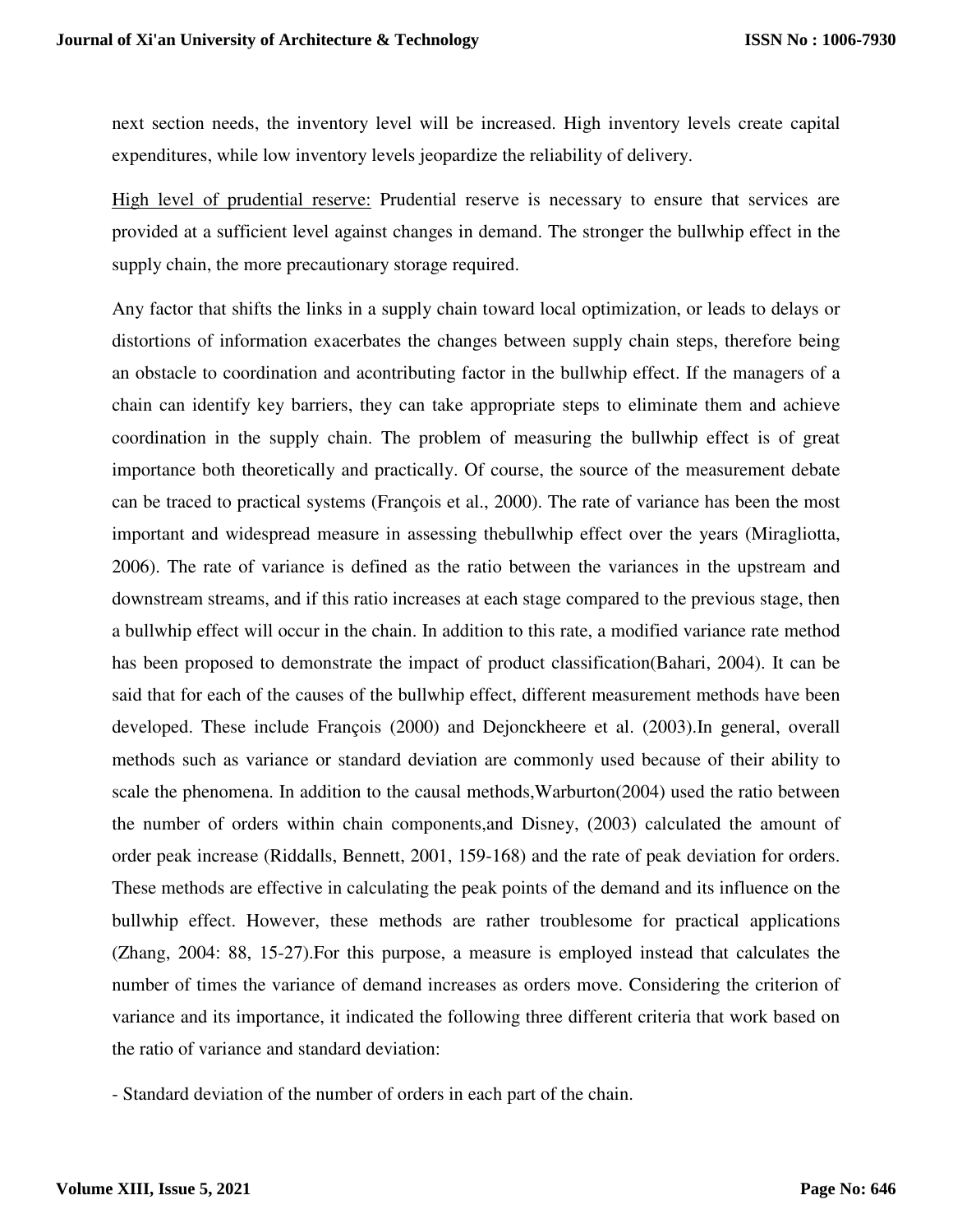- The variance ratio of demand at point *k* in the chain to the variance of the customer order.
- The variance ratio of demand at point **k** in the chain to the variance at point *k-1*.

Therefore, several main goals have been considered throughout this study. The first issue is proposing and presenting two mathematical and simulation solutions to obtain the bullwhip effect with a time series approach for multi-product, multi-stage,and multi-echelonsupply chains.The second problem will be determining an approach to improve the bullwhip effect based on multi-product, multi-stage, and multi-echelonsupply chains.

## Main goals

1- Determining the mathematical relationship based on time series to measure the bullwhip effect and discussing the impact of the order preparation period as well as the magnitude of target net stock on the equations.

2- Determining the simulation method based on time series to assess the bullwhip effect and present the relevant algorithms.

3- Selecting the appropriate and common prediction method to foresee the demand during the order preparation period.

4- Providing solutions for limiting the bullwhip effect, while expressing limitations and suggestions for future studies.

## **Tools and methods**

The bullwhip effect occurs not only between members of the supply chain (retailer, wholesaler, distributor, manufacturer, and supplier) but also between the areas of the organizations responsible for ordering. Figure 1 (a) represents a multi-stage, multi-echelon, and multi-product supply chain network. Due to the importance of supply chain management and the bullwhipphenomenon in the aforementioned supply chains, measures have been taken to quantify the influence of this phenomenon, which can be classified into two groups:

- Quantifying the impact of the bullwhip phenomenon mathematically.
- Simulating the impact of the bullwhip phenomenon.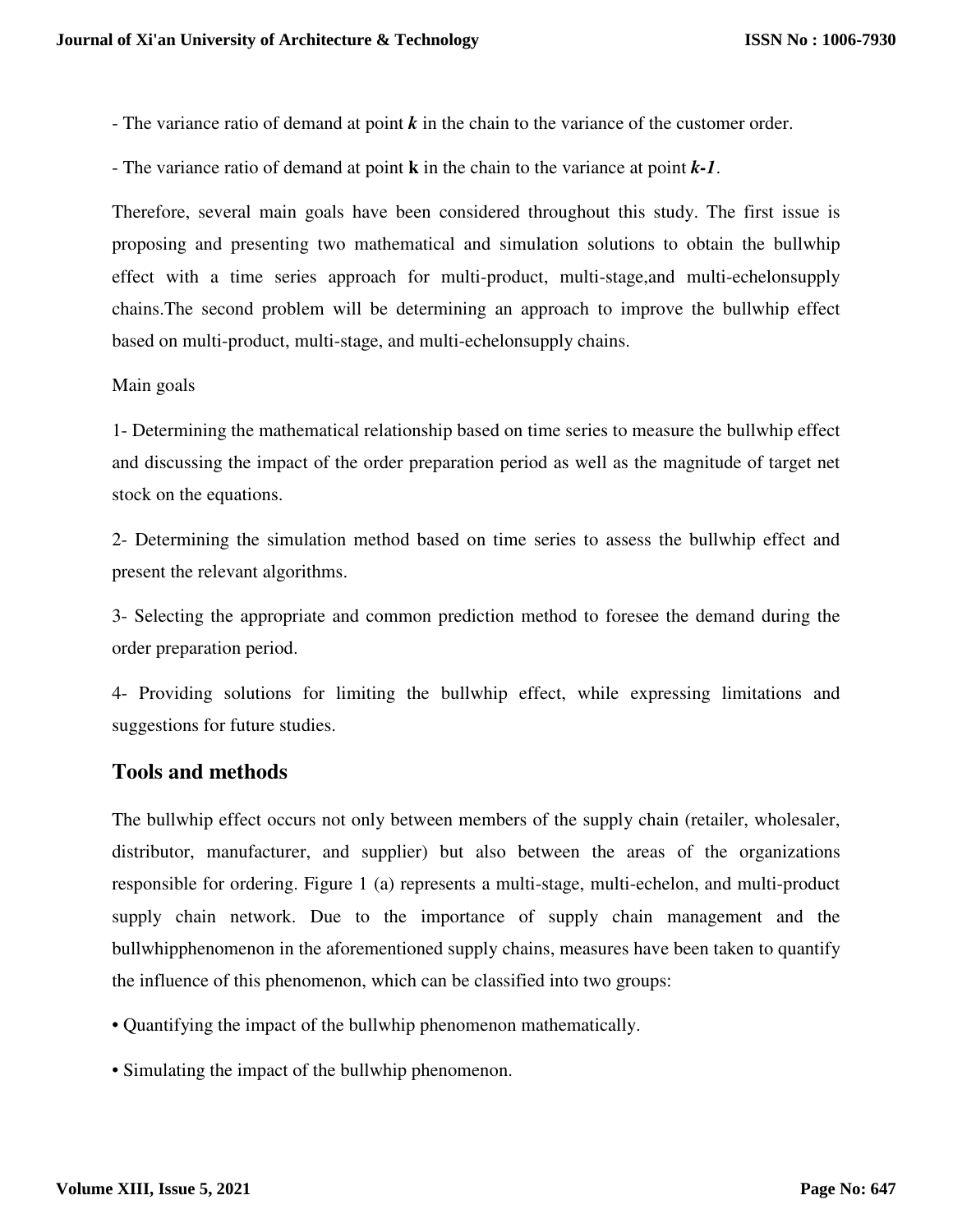In the present study, the method of quantifying the impact of the bullwhip phenomenon is presented in both forms, and the two methods are then compared with oneanother.

*Figure 1: (a) Multi-stage, multi-echelon, and multi-product supply chain network Figure 2: (b) Distribution process of product A in the supply chain network* 

#### **Suggested Model**

A two-layer simulation and three general models are used to measure the bullwhip effect for supply chain units (areas). These three models include the inventory model, the linkage model, and the contribution model shown in Figure 2.

#### *Figure 3: A two-tier model for the general inventory, linkage, and contribution models*

As indicated in Figure 3, the supply chain network layer (layer 1) consists of two contribution models and an inventory model. The inventory model is used for modeling the supply chain between its units. The contribution model (Layer 2) is used for modeling the ordering process and resetting the supply chain. Selecting such a structure allows the user to simulate their supply chain and reduce the bullwhip effect. This structure allows the study of complex multi-stage and multi-product supply chains.

#### **Findings**

In the previous section, quantifying the impact of the bullwhip phenomenonwas proposed in both mathematical and simulation models based on the system dynamics approach to properly evaluateits effect in a multi-stage, multi-echelon, and multi-product supply chain. To assess these methods, it is necessary to have a proper case study and a comparison between the real and theoretical results. Since a suitable case study was not available to determine the bullwhip effect in such a supply chain, we decided to use external sources for this purpose.As the basis of the simulation section was based on astudyundertaken by Dr. Wang Panich [1], a suitable example of determining the bullwhip effect in a multi-echelon supply chain, multi-product was therefore available. Under the supervision of the supervisor, correspondence was made and as a result, the supply chain data used in the aforementioned research was obtained. Based on this information, the current chapter has been laid out.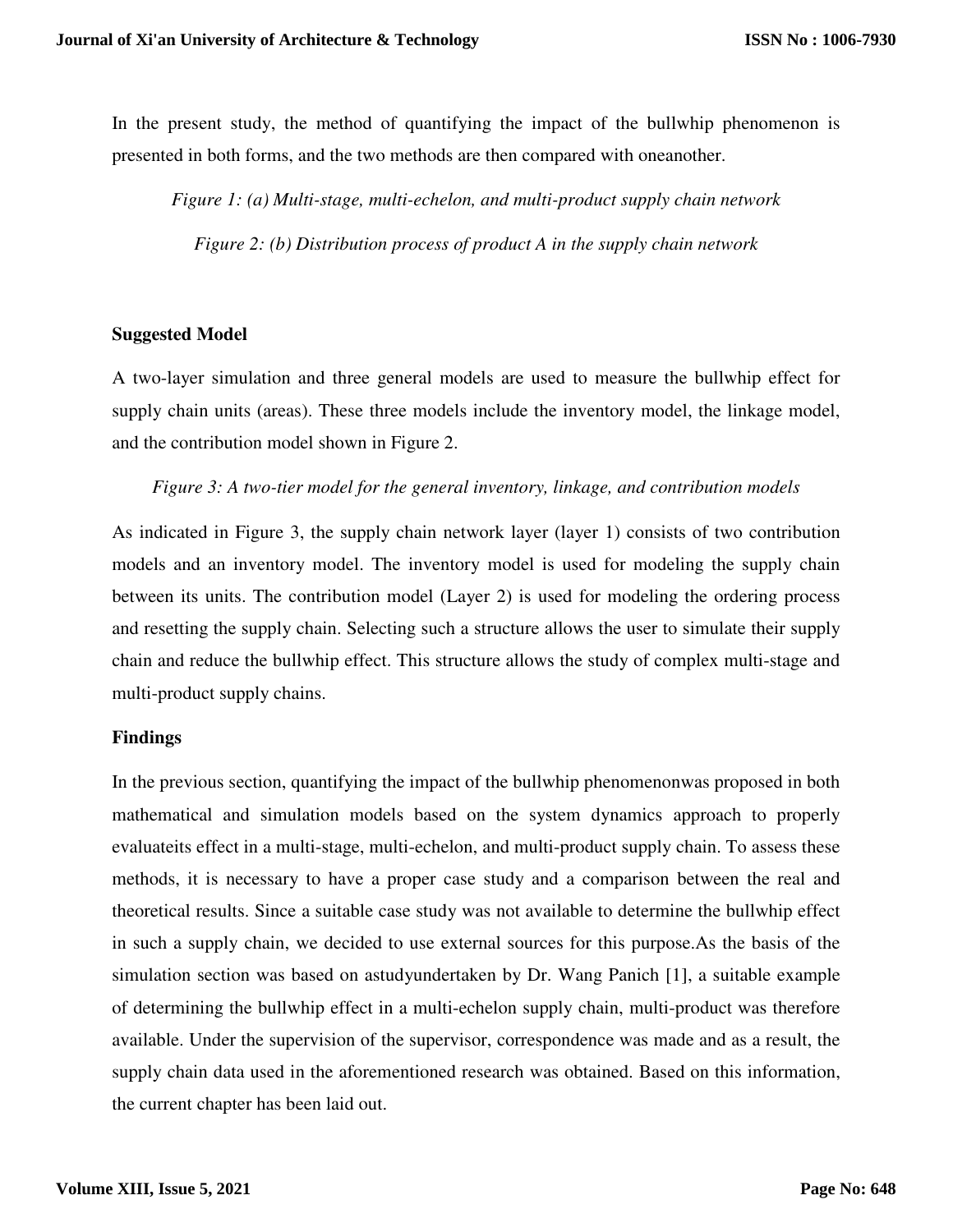The main problem in this case study was the use of an adaptive network-based fuzzy inference system to predict future sales.

This section of the research is divided into multiple categories. First, a case study is obtained, and then an introduction is given to the adaptive network-based fuzzy inference system to approximate the functions of the system dynamics model. Afterward, this case study is resolved based on mathematical quantification and simulations, Finally, suggestions are made to improve the bullwhip effect.

In the existing model for the supply chain of the beverage factory, the bullwhip effect is calculated during a period of 90 days (real) and compared with the simulated model (based on the reference article). This comparison is shown separately based on two products, A and B. The error rate for the whipping effect varies between zero and 9%. The average error rate is 0.94% for the distribution sector, and 6.35% for the production sector.

| Factor          | <b>Item</b>  | <b>Actual</b><br>calculation | <b>Calculation</b><br>by simulation<br>(base article) | Error<br>(percentage) | Average error<br>(percentage) |  |
|-----------------|--------------|------------------------------|-------------------------------------------------------|-----------------------|-------------------------------|--|
| Distributor 1   | Product A    | 30.74                        | 30.74                                                 | 0.00                  |                               |  |
|                 | Product B    | 21.62                        | 21.82                                                 | 0.93                  | 0.94                          |  |
| Distributor 2   | Product A    | 36.21                        | 36.21                                                 | 0.00                  |                               |  |
|                 | Product B    | 28.59                        | 28.59                                                 | 0.00                  |                               |  |
| Distributor 3   | Product A    | 43.27                        | 45.06                                                 | 4.14                  |                               |  |
|                 | Product B    | 29.58                        | 29.41                                                 | 0.57                  |                               |  |
|                 | Product A    | 10.82                        | 11.48                                                 | 6.10                  |                               |  |
| <b>Producer</b> | Product B    | 4.33                         | 4.72                                                  | 9.01                  | 6.35                          |  |
|                 | Raw material | 6.58                         | 6.32                                                  | 3.95                  |                               |  |

*Table 1: Estimation of bullwhip error for products A and B, and calculation derived from reference article simulation [1]* 

The bullwhip effect for the supply chain of the beverage factory throughout the calculated period of 90 days is then compared with the time series model (based on the present study). This comparison is presented in Table 2 for two products, A and B. The error rate for the bullwhip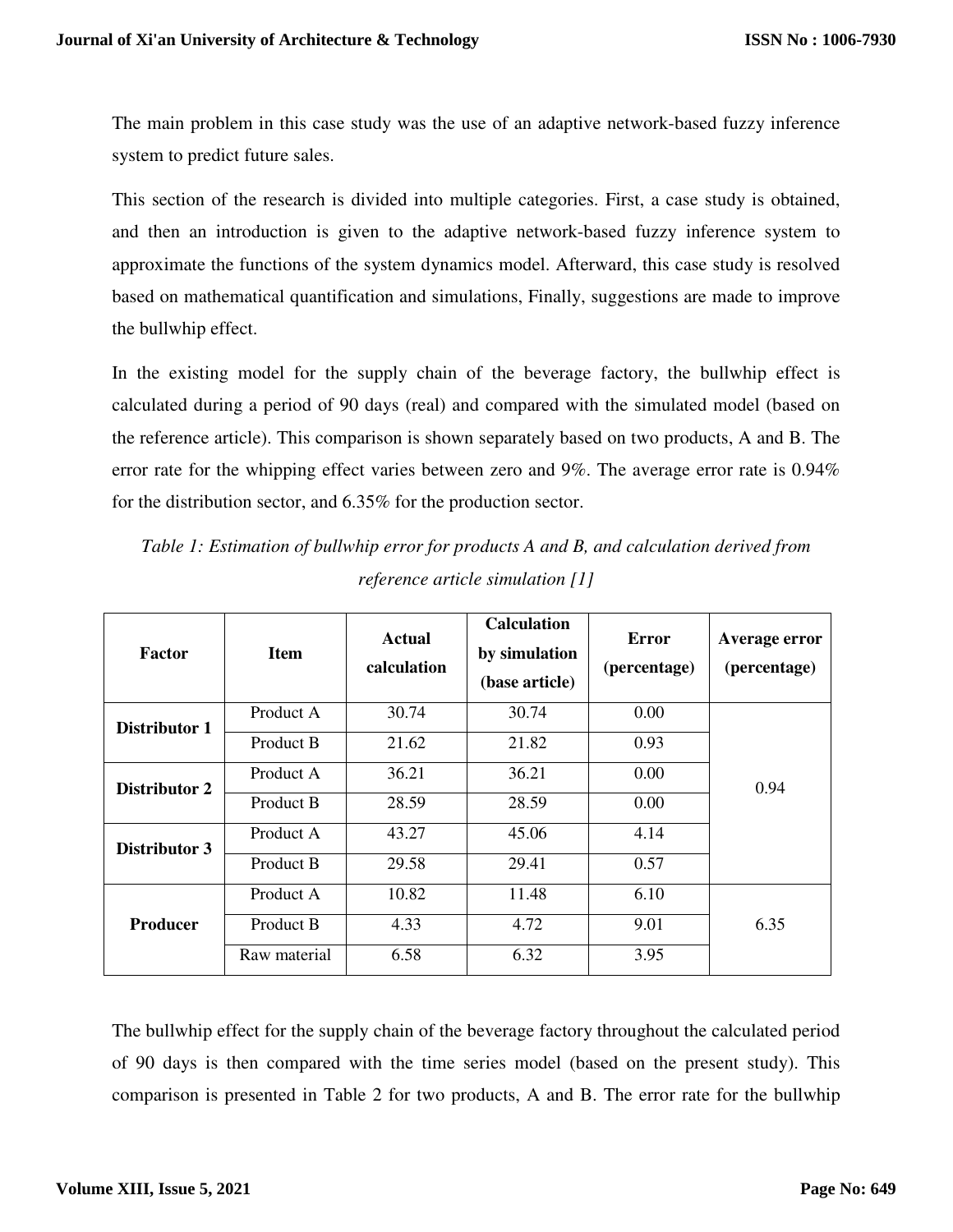effect varies between 0.57 and 13.16%. The average error rate is 1.41% for the distribution sector and 8.45% for the production sector.

|  |  |  |  |  | Table 2: Estimation of bullwhip errors for products A and B, and calculation based on time |  |
|--|--|--|--|--|--------------------------------------------------------------------------------------------|--|
|--|--|--|--|--|--------------------------------------------------------------------------------------------|--|

| <b>Factor</b>   | <b>Item</b>  | <b>Actual</b><br>calculation | <b>Calculation</b><br>based on time<br>series | <b>Error</b><br>(percentage) | Average error<br>(percentage) |
|-----------------|--------------|------------------------------|-----------------------------------------------|------------------------------|-------------------------------|
| Distributor 1   | Product A    | 30.74                        | 30.55                                         | 0.62                         |                               |
|                 | Product B    | 21.62                        | 21.04                                         | 2.70                         | 1.41                          |
| Distributor 2   | Product A    | 36.21                        | 35.56                                         | 1.79                         |                               |
|                 | Product B    | 28.59                        | 28.43                                         | 0.57                         |                               |
| Distributor 3   | Product A    | 43.27                        | 44.14                                         | 2.01                         |                               |
|                 | Product B    | 29.58                        | 29.36                                         | 0.75                         |                               |
| <b>Producer</b> | Product A    | 10.82                        | 11.23                                         | 3.82                         |                               |
|                 | Product B    | 4.33                         | 4.69                                          | 8.38                         | 8.45                          |
|                 | Raw material | 6.58                         | 5.71                                          | 13.16                        |                               |

In the next step, the model is designed for the supply chain of the beverage factory, where the bullwhip effect for each supply chain unit for a period of 90 days is calculated and compared with the simulation model (based on the present study). This comparison is shown in Table 3 based on products, A and B. The error rate for the whipping effect varies between 0.17 and 11.40%. The average error rate is 1.83% for the distribution sector and 7.34% for the production sector.

*Table 3: Estimation of bullwhip errors for products A and B, and calculation based on the simulation model of the present study* 

| <b>Factor</b> | <b>Item</b> | <b>Actual</b><br>calculation | <b>Calculation</b><br>based on time<br>series | Error<br>(percentage) | Average error<br>(percentage) |  |
|---------------|-------------|------------------------------|-----------------------------------------------|-----------------------|-------------------------------|--|
| Distributor 1 | Product A   | 30.74                        | 30.05                                         | 2.23                  | 1.83                          |  |
|               | Product B   | 21.62                        | 21.72                                         | 0.46                  |                               |  |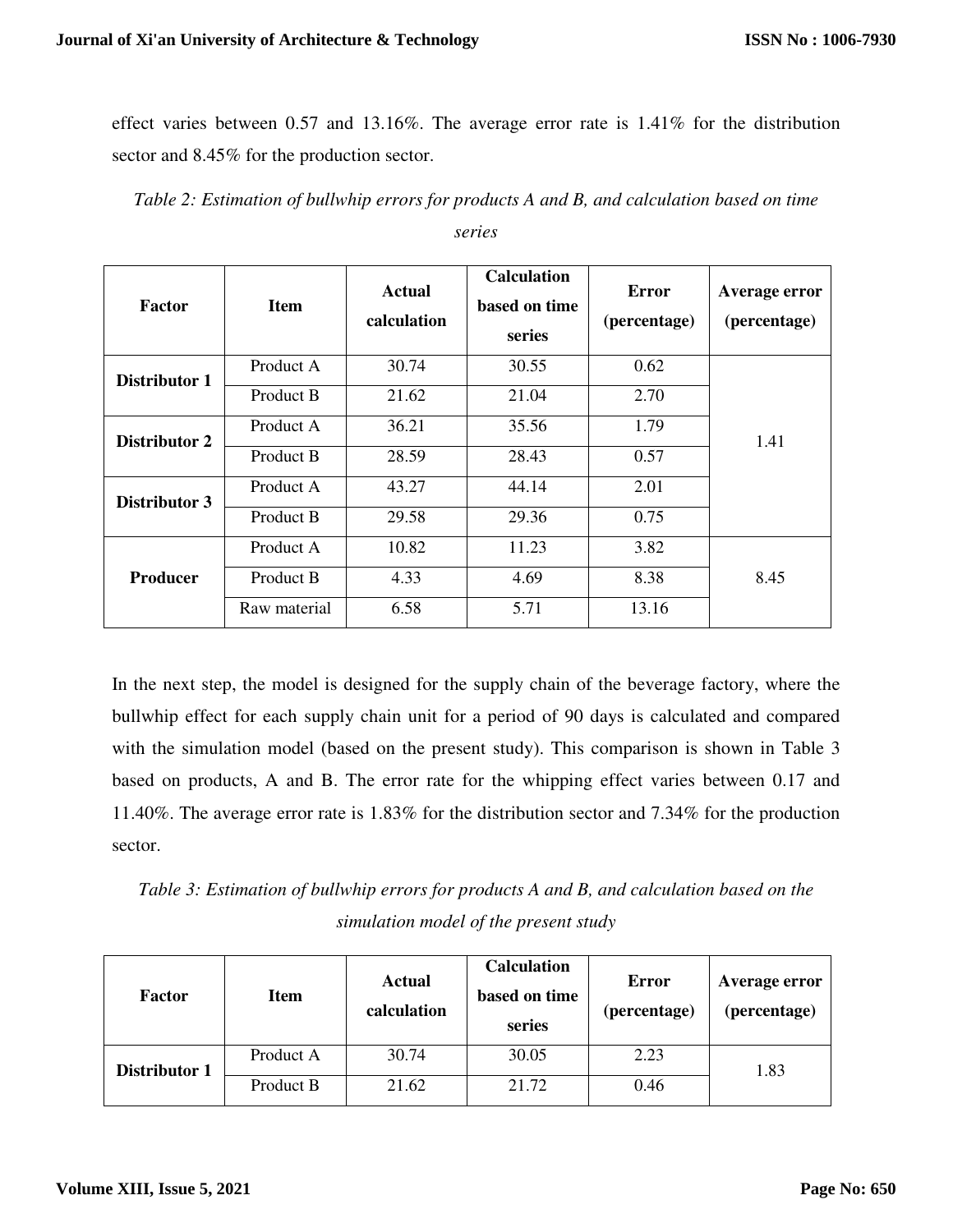| Distributor 2<br>Distributor 3 | Product A    | 36.21 | 35.36 | 2.34  |      |
|--------------------------------|--------------|-------|-------|-------|------|
|                                | Product B    | 28.59 | 27.83 | 2.67  |      |
|                                | Product A    | 43.27 | 44.26 | 2.30  |      |
|                                | Product B    | 29.58 | 29.29 | 0.98  |      |
|                                | Product A    | 10.82 | 10.84 | 0.17  |      |
| <b>Producer</b>                | Product B    | 4.33  | 3.88  | 10.44 | 7.34 |
|                                | Raw material | 6.58  | 5.83  | 11.40 |      |

Finally, comparative tables for evaluating the bullwhip effect throughout the supply chain of the beverage factory and for a period of 90 days, calculated separately for products A and B, and the simulated model are presented based on the reference article,as well as the time series and simulation model from the current study.

## **Results and Discussion**

One of the main advantages of the proposed models is the possibility of performing various computer-based experiments in such a way that it can describe and predict the behavior of the entire supply chain. Once the entire supply chain is defined by an appropriate combination of inventory, linkage, and contribution models, it is then possible to evaluate the bullwhip effect. This stage is called the baseline. To improve the bull effect, a certain approach is implemented the steps of which are shown in Figure 4.

## *Figure 4: The proposed approach to improve the bullwhip effect*

As shown in Figure 4, this approach consists of two steps. In the first step, an initial solution is carried out to improve the bullwhip effect.In the second step, after matching the supply chain unit participation along the entire simulated supply chain, the improved bullwhip effect is calculated.

## **Initial solution design for improving bullwhip effect**

## Improving the structure of the supply chain network

By trying to eliminate several supply chain units in the network structure defined for it, we attempted to improve the bullwhip effect. This should be applied to the minimum supply chain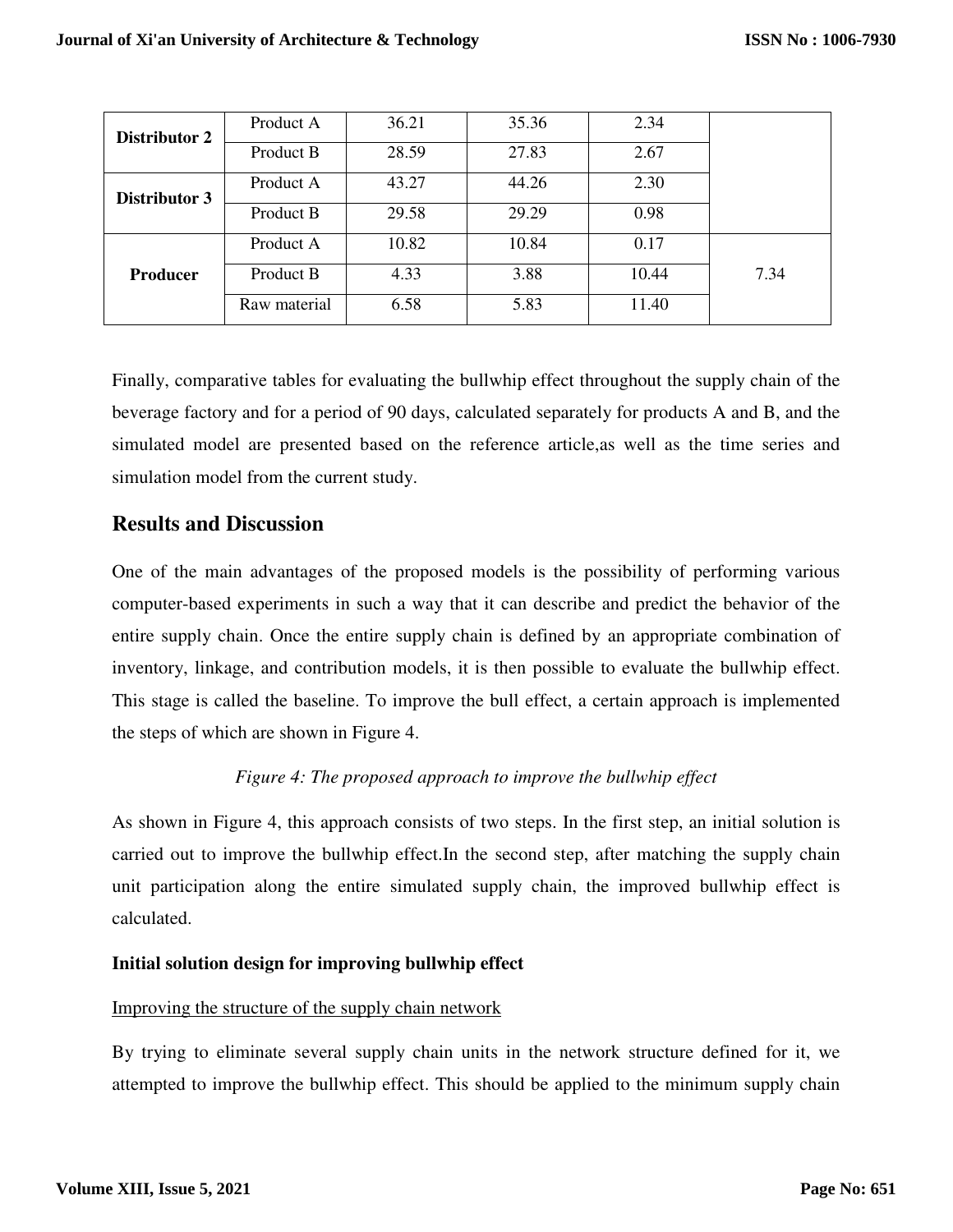units and done so appropriately, so as not to interfere with the main objectives of the network. Deleting the appropriate unit or units reduces time delays (or procurement time) thus reduces the complexity of the information during the update process. The bullwhip effect is improved by reducingthe magnitude of the shocks caused by non-zero supply time and updating the demand process.

#### Improving the information sharing level

By changing the information level of a traditional supply chain to an information-sharing chain, the level of information sharing can be improved. Enhancing the information sharing levelresults in better coordination throughout the chain,therefore improving the bullwhip effect (Boute, 2007).

## Improving the operational efficiency of the supply chain unit

By increasing the quality of the supply chain unit process, operational efficiency can be improved. Increasing the quality of the process means enhancing the reliability of the process and the machine, and lowering the number of their defects. This shortens the processing time due to the reduced preparation time (Taylor, 2000). Process quality is among the causes of the bullwhip effect (Miragliotta, 2006). This method usually involves process reengineering with the implementation of the total quality management program (Cachon Fisher, 2000).

## Improving supply chain unit contribution

In this study, supply chain unit contributionimplies the controllable procedures in the face of order process shocks that have already been introduced in previous sections. By increasing the accuracy of the predicting procedure and selecting the appropriate ordering procedure, it is possible to improve the bullwhip effect.

## Adaptation of supply chain unit contribution throughout the chain

After designing the initial solution for improving the bullwhip effect, it can be re-measured. However, what is not seen in the initial solution design is the issue of contribution matching between production chain units. Discrepancies in contributions between production chain units may make the issue of the whipping effect more important. For example, customer demand depends on the balance of retailers' orders. Whenever the order of retailers is simultaneous, the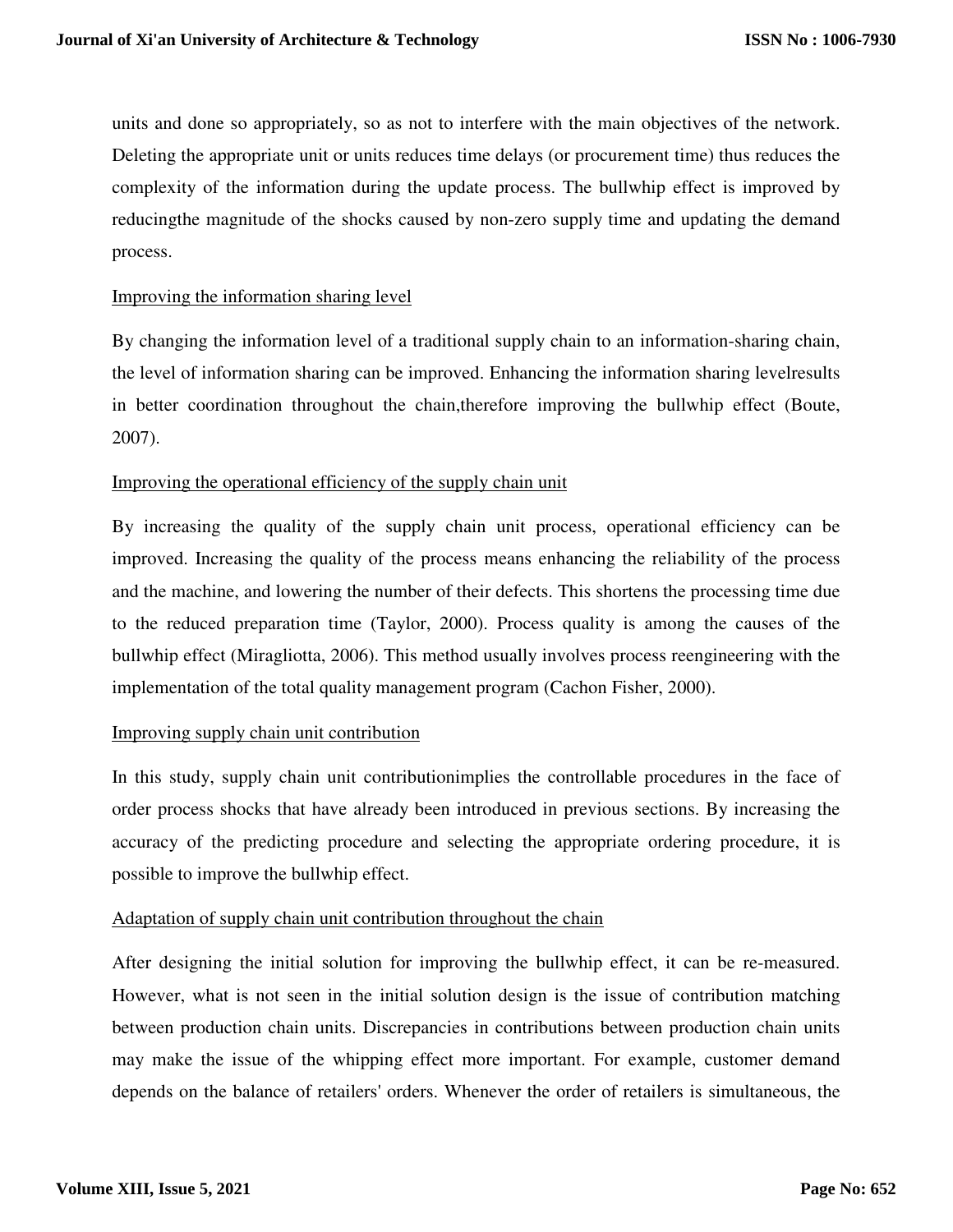variance of customer demand (bullwhip effect) is at a maximum owing to the order of retailers happening simultaneously, and to overcome the aforementionedphenomenon, the order of retailers needs to be balanced (Lee et al., 1997).

To adapt the supply chain unit partnerships throughout the chain, it is sufficient to manually adjust the parameters of each stage of the partnership model to achieve a proper improvement in the bullwhip effect. This can be done using optimization software. With this method, it will be possible to predict the extent of the bullwhip effect.

## **Improving the bullwhip effect**

To improve the bullwhip effect in the mentioned factory, we first receive the current data of the factory and introduce it to the model, and based on that, we obtain the bullwhip effect for each supply chain unit to have a baseline. Then,the bullwhip effect improvement procedure is carried out in two steps. First, the initial solution for improving the bullwhip effect and is performed, then the matching contributions are applied to the supply chain units throughout the supply chain.

#### Designing the solution for improvingthe bullwhip effect in the factory (first step)

After a thorough study of the factory supply chain factors, it can be concluded that:

• To improve the structure of the supply chain network, there isn't much to be achieved by removing the appropriate supply chain unit or units, since these chains are limited and the factory is unable to eliminate or lose any of its distributors.

• No furtherstepsexistedforenhancing the level of information sharing due to the type of factory work.

• To improve performance, supply chain units could not do anything due to the factory resistance towards changing the quality of the process, increasing the reliability of the process and the machine as well as reducing the number of defects because ofthe investment restrictions.

Ultimately, the only possible task at the plant was to improve the supply chain unit's participation. In this case, two steps were implemented: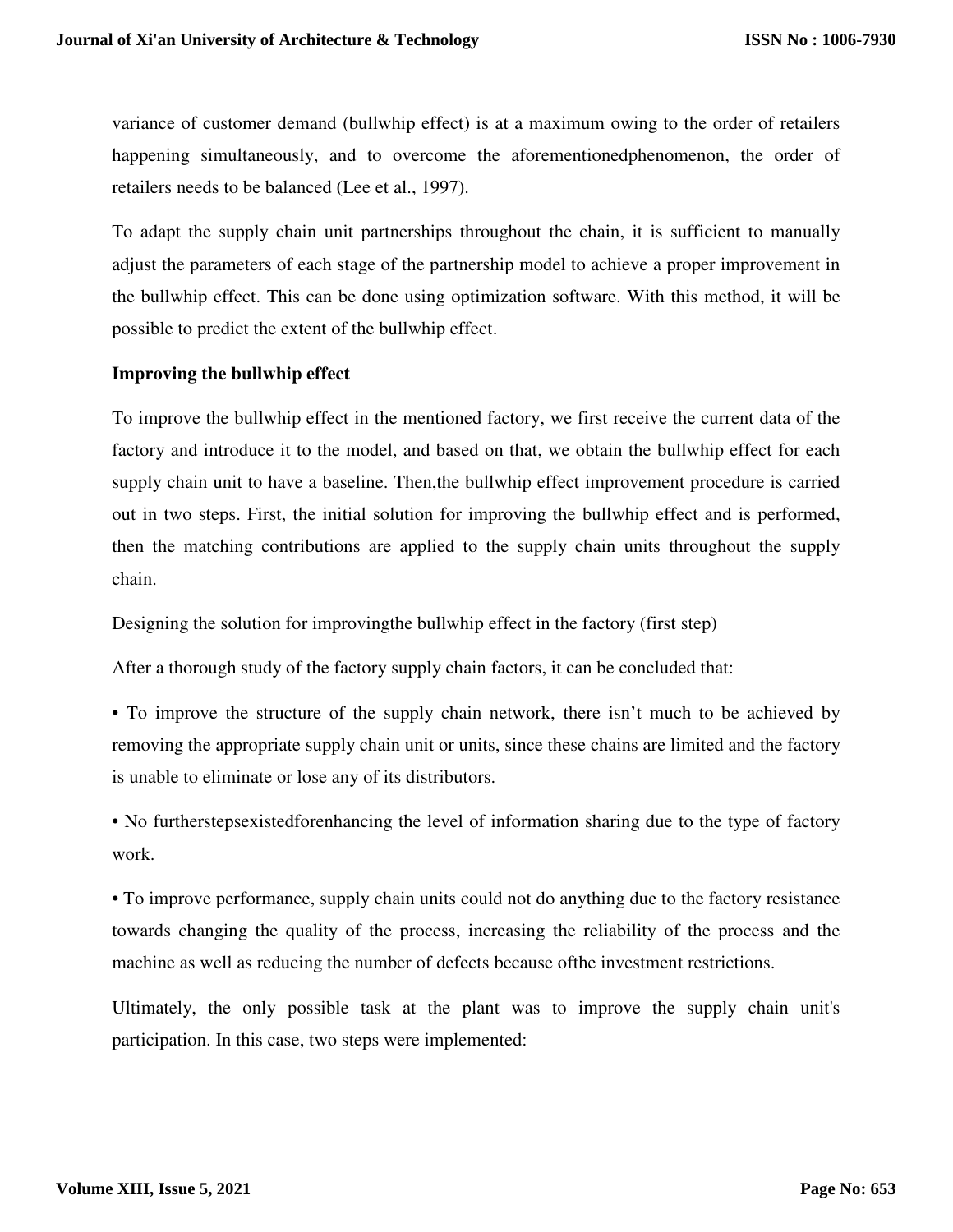• The quality level of information in this factory was of type one, meaning that no new information was used to predict and update the parameters of the order procedure, and the parameters of the order point and the target level and reliability storage were set manually.

• The manufacturer was required to complete the distributorinventory daily. As stated at the beginning of the case study, the order request for the distributor inventory was completed by the factory itself and passed through the factory decision center, which was set without change. The mentioned action should be carried out dailyby the factory.

#### Adaptation of supply chain unit contribution throughout the entire supply chain (second step)

It is sufficient to alter the parameters of each stage of the partnership model to fit the supply chain unit'scontribution throughout the entire supply chain. For this purpose, the optimization software VENSIM was utilized,which features an optimization engine based on Powell hillclimbing algorithm. This algorithm is used to find the best answer for a problem, or to find a solutionfor an issue that is sufficiently appropriate and optimal. This software was configured to improve the bullwhip effect with minor changes to the contribution model. The results of the optimization process are presented in Figures 2 and 3 and Table 4.

| Factor          | <b>Item</b>  | <b>Baseline</b> | <b>Reduction</b> | <b>Reduction</b><br>(percentage) | Average<br>reduction<br>(percentage) |
|-----------------|--------------|-----------------|------------------|----------------------------------|--------------------------------------|
| Distributor 1   | Product A    | 30.740          | 2.591            | 91.57                            |                                      |
|                 | Product B    | 37.170          | 3.580            | 90.37                            | 92.17                                |
| Distributor 2   | Product A    | 45.060          | 2.222            | 95.07                            |                                      |
|                 | Product B    | 21.820          | 2.079            | 90.47                            |                                      |
| Distributor 3   | Product A    | 28.590          | 2.021            | 92.93                            |                                      |
|                 | Product B    | 29.410          | 2.182            | 92.58                            |                                      |
|                 | Product A    | 11.480          | 7.654            | 33.33                            |                                      |
| <b>Producer</b> | Product B    | 4.718           | 4.625            | 1.97                             | 22.31                                |
|                 | Raw material | 6.323           | 4.323            | 31.63                            |                                      |

*Table 4: Estimate of the reduction of bullwhipfollowing the improvement*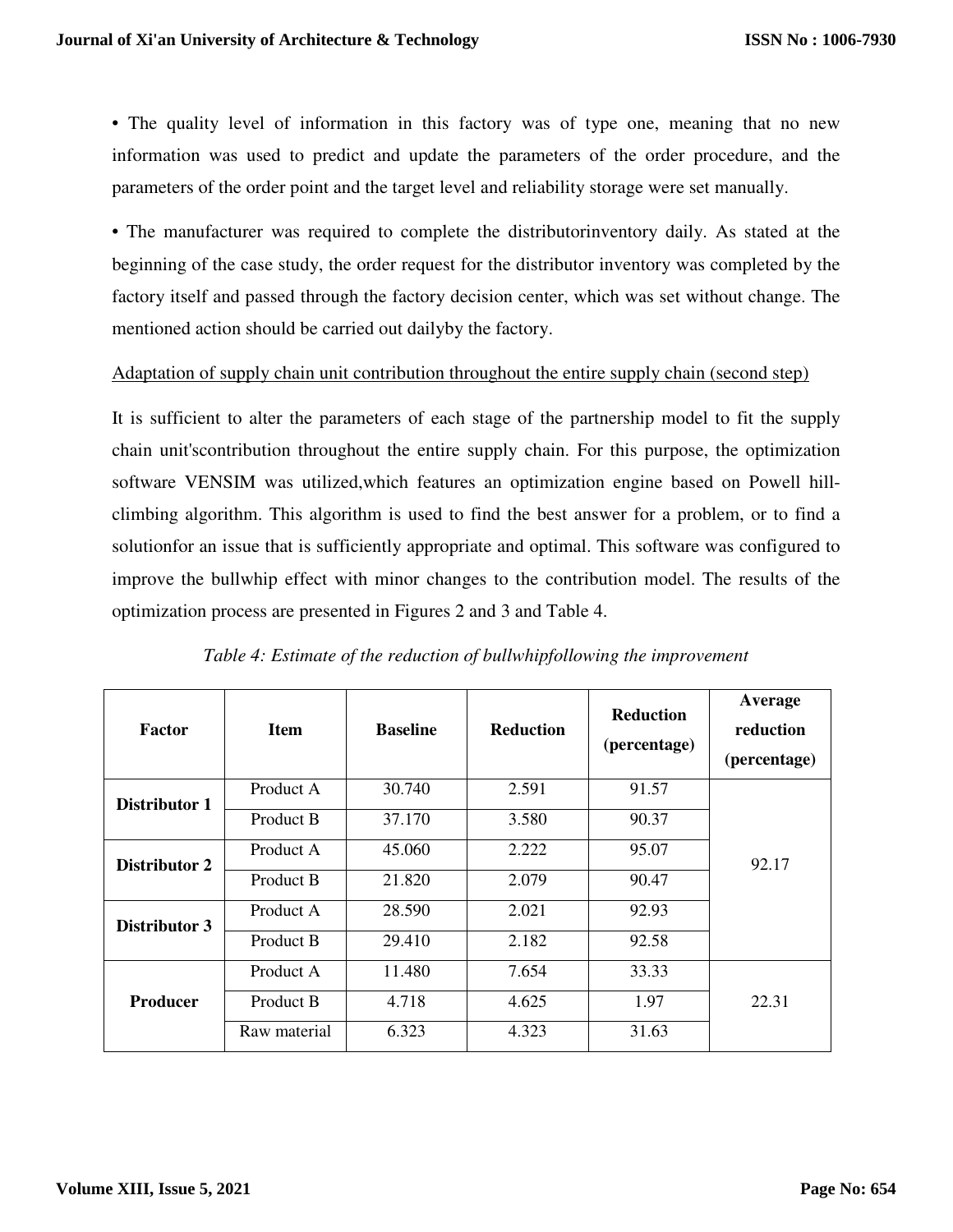# **Conclusion**

Two specificalterations, including changing the level of information quality from mode one to type seven using the time series model as a demand model, as well as updating distributor inventory inspections and shipping the product daily to supplement the inventory have resulted in a noticeable improvement of the bullwhip effect. The outcome of the implementation of the supply chain unit contribution throughout the entire supply chain demonstrates that the size of the units of the product sent to the distributors does not need to be changed if their inventory is decreased, and should remain the same 840 units for product A and 700 units for product B. On the other hand, in the production sector, the batch size does not need to be changed remains the same at 12,000 units for product A and 10,500 units for product B.However, it is preferred to lower the order of raw materials from 21,600 units to 7,200 units.

The results shown in Tables 1-4 indicate an appropriate reduction in the level of the bullwhip effect. For distributors, there is an average drop of 92.17%, the main reason being the daily transportation of the product for replenishing inventory. In fact, by replenishing the inventory of each distributor alternatively, the extent of the bullwhip effect was reduced by about 90%.

For producers, the magnitude of the bullwhip effect was decreased by an average of 22.31%, which is 33.33% for product A and 1.97% for product B. Although the reduction of the bullwhip effect for product B was not as significant, by referring to the baseline section, it can be observed that since the start, the bullwhip effect for product B was 4.718, which in comparisonto the amount of bullwhip effect for product A in the baseline at 11.48, is much better asit can be ascribed to thebetter compatibility of this product with customers (distribution factor).Therefore, there is a smaller level of reduction in the bullwhip effect (1.97%) in this case. On the other hand, a 33.33% reduction in the level of bullwhip effect of product A implies that the adaptation of the contributions for this product has improved its adaptability throughout the production chain. Finally, a 31.63% reduction in the level of bullwhip effect in raw materials is due to the reduction in the size of the custom batch and its adaptation to the demands of the production sector.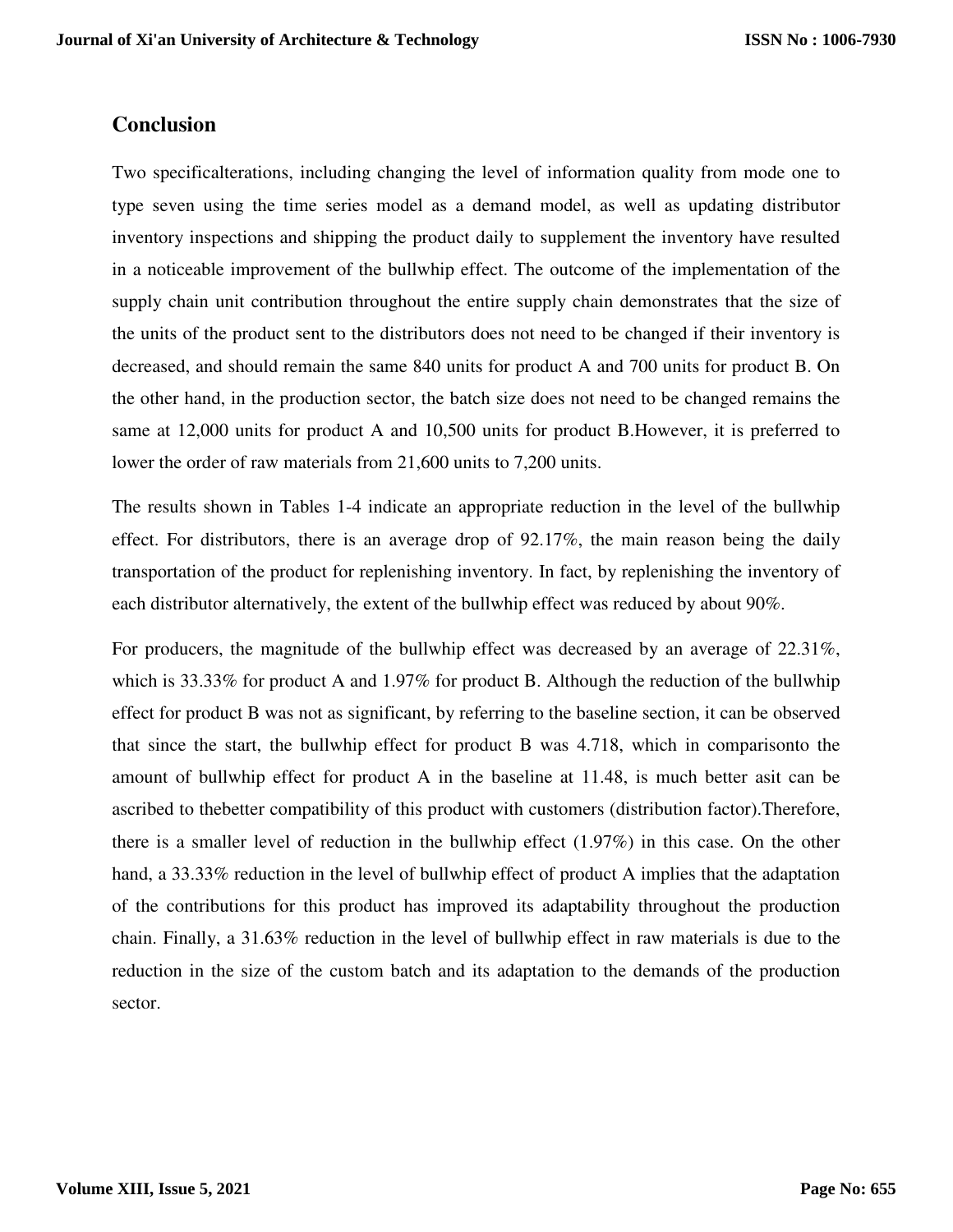## **References**

- Wangphanich, P., Kara, S., Kayis, B., Analysis of the bullwhip effect in multi-product, multistage supply chain systems—a simulation approach. International Journal of Production Research 48, 4501–4517, 2010.
- Laudon K.C. and J.P. Laudon. Management Information Systems: Organization and technology (4th Ed.), PHI Ltd., N.Delhi, 1998.
- Chopra, S., Meindl, P., Supply Chain Management. Prentice-Hall of India Private Limited New Dehli-110001, 2005.
- Kleijnen, J.P.C., Smits, M.T., Performance metrics in supply chain management. Journal of the Operational Research Society 54, 507-514, 2003.
- Lee, H.L., Padmanabhan, V., Whang, S., The bullwhip effect in supply chains. Sloan Management Review 38, 93-102, 1997.
- McCullen, P., Towill, D., Diagnosis and reduction of bullwhip in supply chains. Supply Chain Management 7, 164-179, 2002.
- Forrester, J.W., Industrial dynamics a major breakthrough for decision-making, Harvard Business Review, 1958.
- Kahn, J., Inventories and volatility of production. American Economics Review 77, 667-679, 1987.
- Blanchard, O.J., The production and inventory behavior of the American automobile industry. Journal of Political Economy 91, 365-400, 1983.
- Lee, H., P. Padmanabhan, S. Whang. The bullwhip effect in supply chains. Sloan Management Rev. 38 93–102, 1997.
- Disney, S.M. &Towill D.R., on the bullwhip and inventory variance produced by an ordering policy. Omega 31, 157-167, 2003a.
- Zhang, X., The impact of forecasting methods on the bullwhip effect. International Journal of Production Economics 88, 15-27, 2004.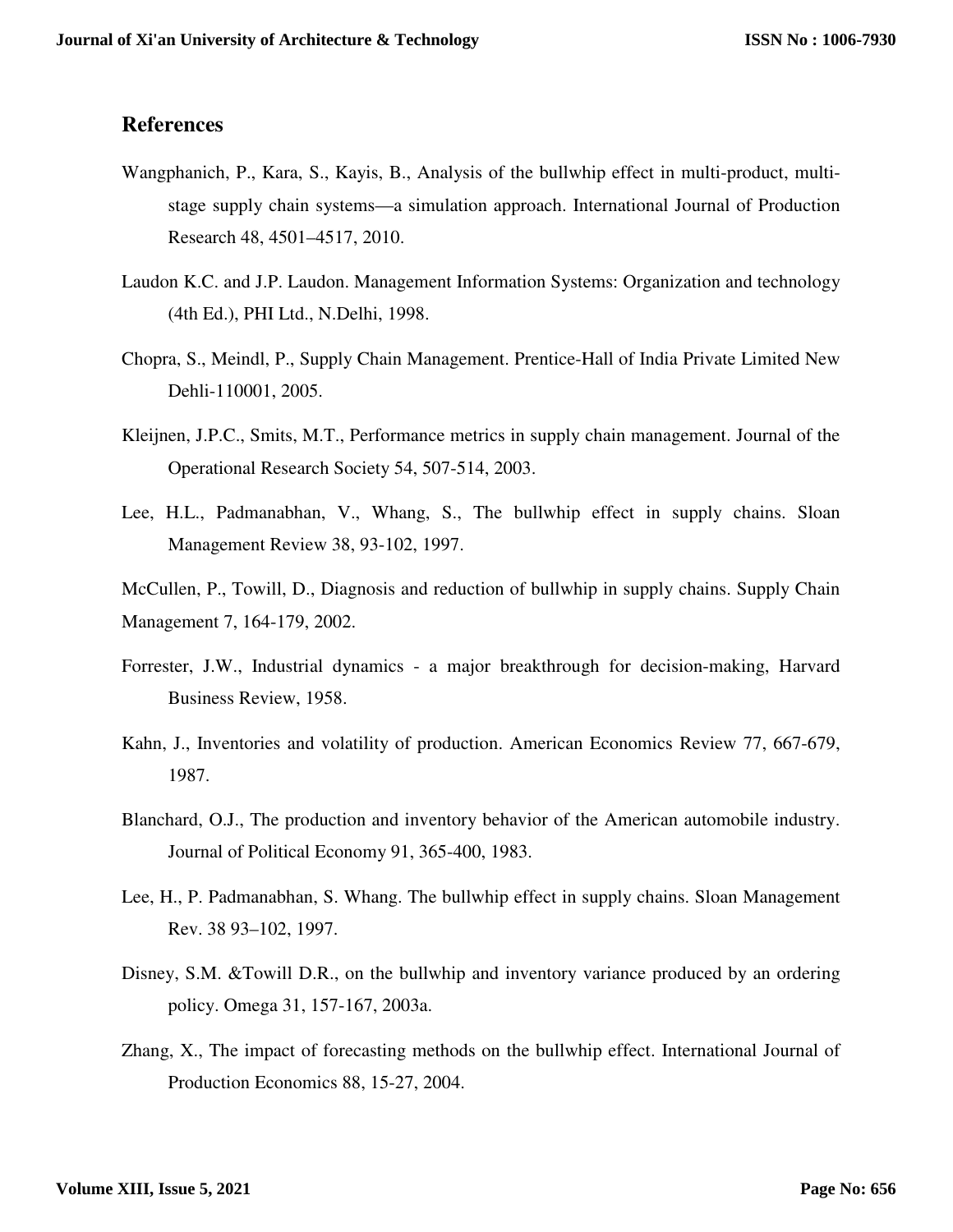- Potter, A. Disney, S.M., Bullwhip and batching: An exploration. International Journal on Production Economics 104, 408-418, 2006.
- Dejonckheere, J., Disney, S.M., Lambrecht, M.R., Towill, D.R., Measuring and avoiding the bullwhip effect: a control-theoretic approach. European Journal of Operational Research 147 (3), 567–590, 2003.
- Fransoo, J.C., Wouters, M.J.F., Measuring the bullwhip effect in the supply chain. Supply Chain Management 5, 78-86, 2000.
- Miragliotta, G., Layers and mechanisms: A new taxonomy for the Bullwhip Effect. International Journal of Production Economics 104, 365-381, 2006.
- El-Beheiry, M., Wong, C. Y., & El-Kharbotly, A., Empirical Quantification of Bullwhip Effect (With Application to a Toy Supply Chain). In Thirteenth International Working Seminar on Production Economics - Preprints, Volume 3, 2004.
- Warburton R. D. H., "An analytical investigation of the Bullwhip Effect" Productions and Operations Management, 13, 2, 150-160, 2004.
- Riddalls, C.E., S. Bennett, The optimal control of batched production and its effect on demand amplification, Int. J. Production Economics 72, 159-168, 2001.
- Kawagoe, T. and Wada, S., A Counterexample for the Bullwhip Effect in a Supply Chain. Evaluation, 2006.
- Ingalls, R.G., Foote, B.L., and Krishnamoorthy, A., Reducing the bullwhip effect in supply chains with control-based forecasting. International Journal of Simulation & Process Modelling, 1–2 (1), 90–110, 2005.
- Boute, R.N., et al., An integrated production and inventory model to dampen upstream demand variability in the supply chain. European Journal of Operational Research, 178 (1), 121– 142, 2007.
- Taylor, D.H., Demand amplification: has it got us beat? International Journal of Distribution and Logistics Management, 30 (6), 515–533, 2000.